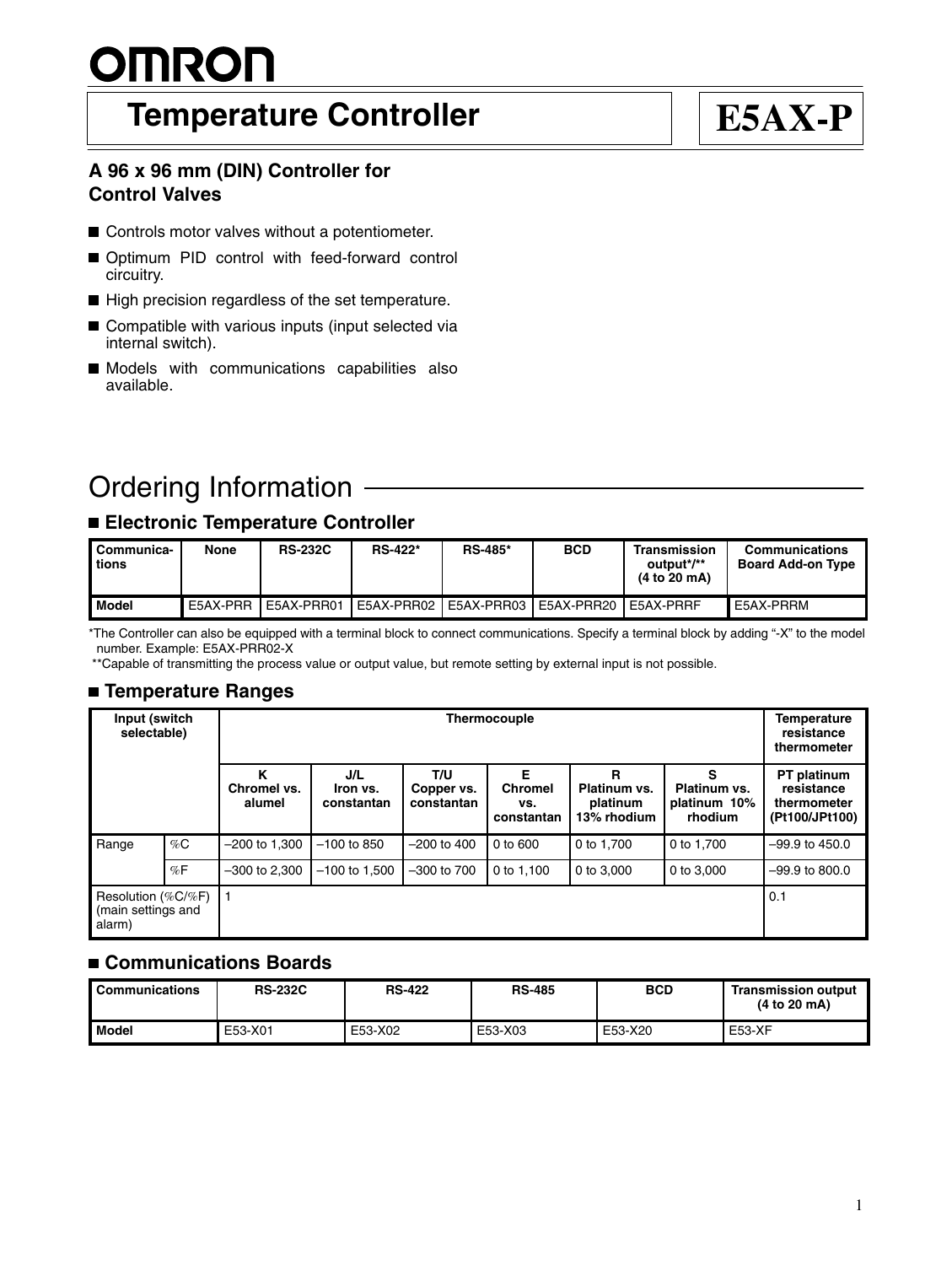## Specifications

## **Ratings**

| Supply voltage             | 100 to 240 VAC, 50/60 Hz (either frequency applicable with same unit)                                                                                                                                                                                                                                                                              |  |
|----------------------------|----------------------------------------------------------------------------------------------------------------------------------------------------------------------------------------------------------------------------------------------------------------------------------------------------------------------------------------------------|--|
| Operating voltage range    | 85% to 110% of rated supply voltage                                                                                                                                                                                                                                                                                                                |  |
| <b>Power consumption</b>   | Approx. 10 VA (at 100 VAC) to 15 VA (at 240 VAC)<br>Approx. 12 VA (at 100 VAC) to 15 VA (at 240 VAC) with communication function                                                                                                                                                                                                                   |  |
| Input                      | Thermocouple (K/J/T/E/R/S/L/U) or platinum resistance thermometer (Pt100/JPt100)<br>selectable                                                                                                                                                                                                                                                     |  |
| <b>Potentiometer input</b> | 100 W to 2.5 kW                                                                                                                                                                                                                                                                                                                                    |  |
| <b>Control output</b>      | Relay output: open, close; SPST-NO contacts; 3 A, 250 VAC (resistive load); inrush current: 1<br>A max.                                                                                                                                                                                                                                            |  |
| <b>Control mode</b>        | PID control with auto-tuning                                                                                                                                                                                                                                                                                                                       |  |
| Alarm output               | Relay output, SPST-NO contacts; 3 A, 250 VAC (resistive load)                                                                                                                                                                                                                                                                                      |  |
| Setting method             | Digital setting via Up and Down Keys                                                                                                                                                                                                                                                                                                               |  |
| <b>Indication method</b>   | Digital indications (character heights PV: 15 mm and SV: 11 mm) (Color PV: red, SV: green)                                                                                                                                                                                                                                                         |  |
| <b>Other functions</b>     | Upper and lower limits for set value<br>Key protection<br>Input shift<br>Display unit selection (%C/%F)<br>Normal and reverse output selection<br>Valve position display<br>Motor calibration function<br>Watchdog timer function (Detects failures in the CPU and restores the CPU.)<br>Manual output (balanceless-bumpless operation switchable) |  |

## **Communications**

| Protocol                                             |                                              | RS-232C, RS-422, RS-485                                                                                                                                      | BCD                                                                      | <b>Transmission output</b>                                     |  |
|------------------------------------------------------|----------------------------------------------|--------------------------------------------------------------------------------------------------------------------------------------------------------------|--------------------------------------------------------------------------|----------------------------------------------------------------|--|
| <b>Transmission method</b>                           |                                              | Half-duplex                                                                                                                                                  | Data select code                                                         | 4 to 20 mA DC<br>Load: 600 W max.<br>Resolution: Approx. 3,200 |  |
| <b>Synchronization method</b>                        |                                              | Start-stop synchronization                                                                                                                                   |                                                                          | ---                                                            |  |
| <b>Baud rate</b>                                     |                                              | 150/300/600/1,200/2,400/4,800/9,600 bps                                                                                                                      |                                                                          |                                                                |  |
| <b>Transmission code</b>                             |                                              | ASCII (7-bit)                                                                                                                                                |                                                                          |                                                                |  |
| <b>Communications</b>                                | Write to<br>Temperature<br><b>Controller</b> | Main setting, set alarm value, proportional<br>band, integral time, derivative time, AT<br>start/stop etc.                                                   | Main setting, set<br>alarm value                                         | Write disabled                                                 |  |
| <b>Read from</b><br>Temperature<br><b>Controller</b> |                                              | Main setting, set alarm value, proportional<br>band, integral time, derivative time, set<br>limit value, process value, valve position,<br>error codes, etc. | Main setting, set<br>alarm value,<br>process value, error<br>codes. etc. | Process value (see note 3),<br>valve position                  |  |

**Note:** 1. The maximum total cable length must not exceed the following limits. RS-422: 500 m; RS-232C: 15 m; RS-485: 500 m

2. A maximum of 32 Temperature Controllers can be connected to one host computer using serial communications (RS-422, RS-485).

3. Outputs the temperature data within the set limits.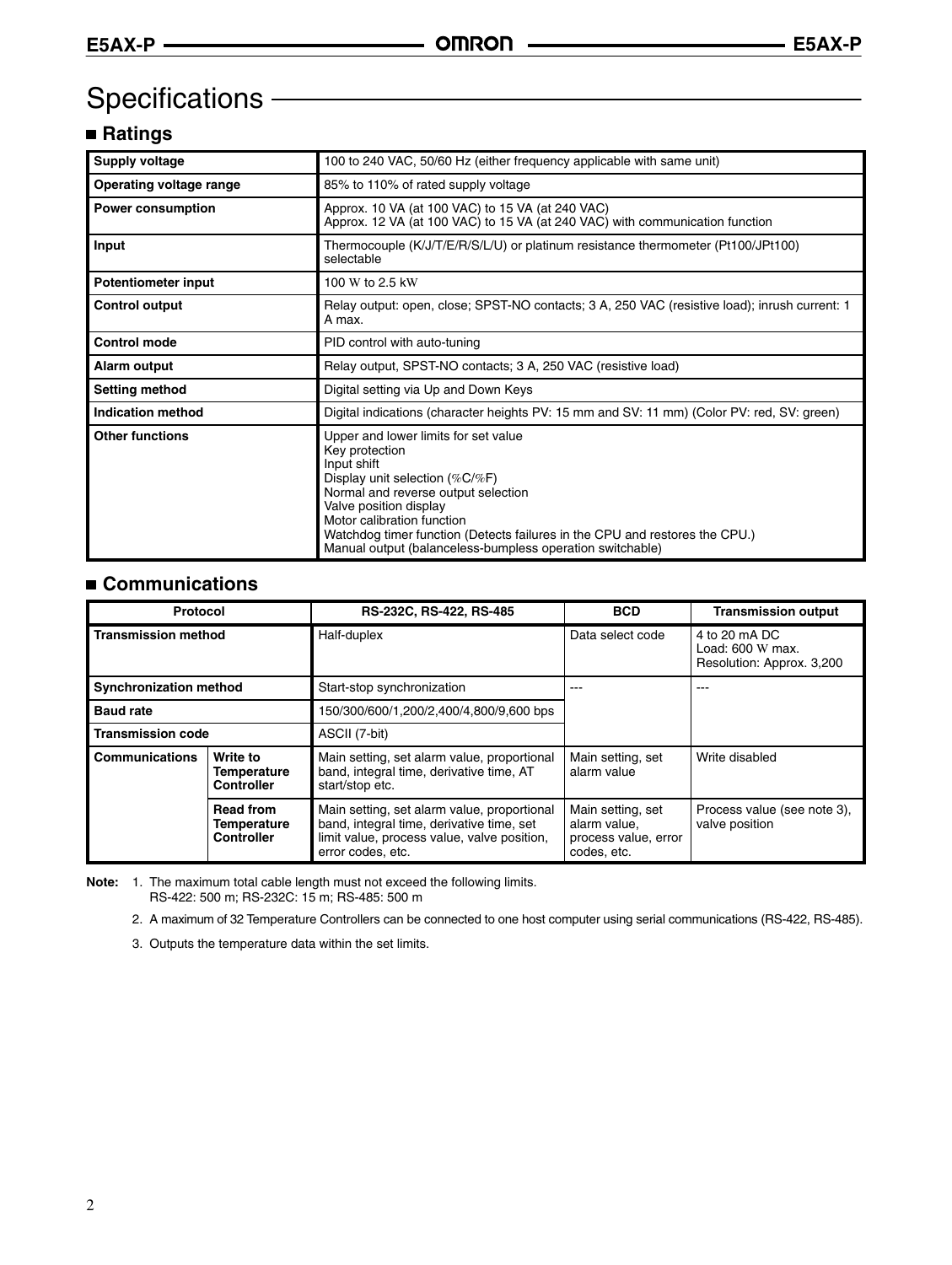## **Characteristics**

| <b>Setting accuracy</b>      | $(+0.3\%$ of set value or $+1\%$ C, whichever greater), $+1$ digit max.                                                                                                          |
|------------------------------|----------------------------------------------------------------------------------------------------------------------------------------------------------------------------------|
| <b>Indication accuracy</b>   | $(+0.3\%$ of set value or $+1\%$ C, whichever greater), $+1$ digit max. (Set value coincides with the<br>indicated value, because no relative error exists between both values.) |
| Disable band                 | 0.1% to 10.0% (in units of 0.1%)                                                                                                                                                 |
| <b>Proportional band</b>     | 0.1% to 999.9 %C/%F (in units of 0.1%C/%F)                                                                                                                                       |
| <b>Integral time</b>         | 1 to 3,999 s (in units of 1 s)                                                                                                                                                   |
| Derivative time              | 0 to 3,999 s (in units of 1 s)                                                                                                                                                   |
| Alarm output setting range   | Thermocouple: -999% to 9,999%C/%F (in units of 1%C/%F)<br>Platinum resistance thermometer: -99.9% to 999.9%C/%F (in units of 0.1%C/%F)                                           |
| Alarm output hysteresis      | 0.0% to 999.9 %C/%F (in units of 0.1%C/%F)                                                                                                                                       |
| <b>Sampling period</b>       | 500 ms (temperature sensor input)                                                                                                                                                |
| Output refresh period        | 500 ms                                                                                                                                                                           |
| Display refresh period       | 500 ms (temperature sensor input)                                                                                                                                                |
| Valve travel indication      | -99% to 999% (in units of 1%)                                                                                                                                                    |
| <b>Full Open/close time</b>  | 1 to 999 $s$ (in units of 1 $s$ )                                                                                                                                                |
| Input shift                  | Thermocouple: $-999\%$ to 9,999%C/%F (in units of 1%C/%F)<br>Platinum resistance thermometer: -99.9% to 999.9%C/%F (in units of 0.1%C/%F)                                        |
| <b>Insulation resistance</b> | 20 MW min. (at 500 VDC)                                                                                                                                                          |
| <b>Dielectric strength</b>   | 2,000 VAC 50/60 Hz for 1 min between terminals of different polarities                                                                                                           |
| <b>Vibration resistance</b>  | Malfunction: 2 to 55 Hz, 2G 10 min each in X, Y, and Z directions<br>Destruction: 10 to 55 Hz, 0.75-mm double amplitude 2 hrs each in X, Y, and Z directions                     |
| <b>Shock resistance</b>      | Malfunction: 200 m/s <sup>2</sup> 3 times each in 6 directions<br>Destruction: 300 m/s <sup>2</sup> 3 times each in 6 directions                                                 |
| Life expectancy              | Mechanical: 10,000,000 operations min.<br>100,000 operations min.<br>Electrical:                                                                                                 |
| <b>Ambient temperature</b>   | Operating: -10% to 55%C (with no icing)<br>Storage: -25% to 65%C (with no icing)                                                                                                 |
| <b>Ambient humidity</b>      | Operating: 35% to 85%                                                                                                                                                            |
| <b>Memory protection</b>     | Non-volatile memory                                                                                                                                                              |
| <b>Enclosure ratings</b>     | Front panel: IEC standard IP50<br>Rear case: IEC standard IP20<br>Terminals: IEC standard IP00                                                                                   |
| Weight                       | Standard: Approx. 350 g; Communications: Approx. 480 g; Mounting bracket: Approx. 50 g                                                                                           |

\*The accuracy of U thermocouples under temperatures from –150% to 400%C (–240% to 700%F) is +2%C (+3.6%F) +1 digit. Accuracy is reduced below –150%C (–240%F). The accuracy of R and S thermocouples under 0% to 200%C (0% to 400%F) is +3%C (+5.4%F) +1 digit.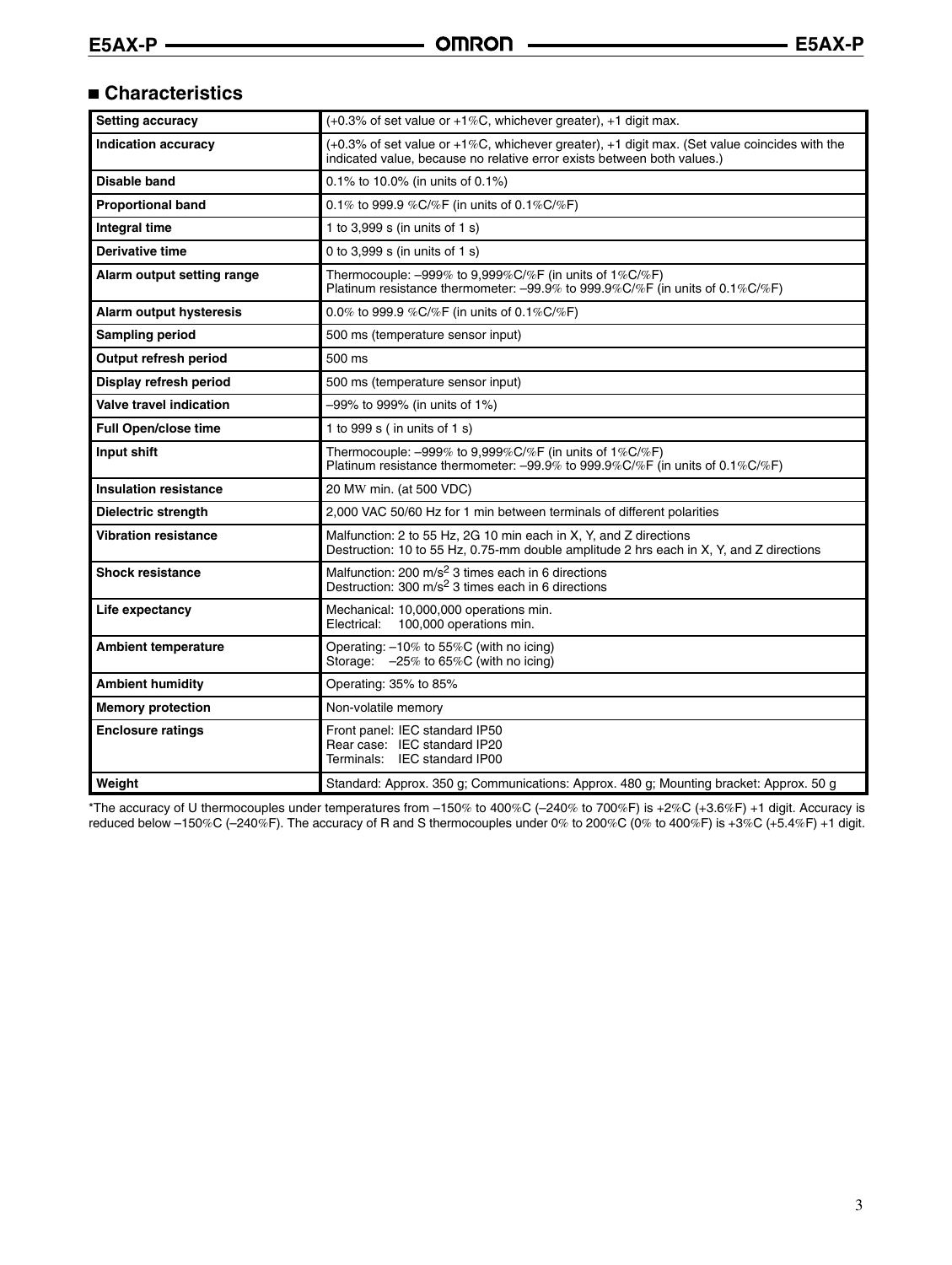**Process Value (PV) Display**

Displays the process value, the character for

## Nomenclature -

#### parameter being displayed on the SV display and error messages. **Auto-tuning Indicator** Flashes on and off every second when auto-tuning is taking place. **Manual Output Mode Indicator** Lights when in manual **Set Value (SV) Display** output mode. Displays main setting and other **Open Output Indicator** parameters. Lights when the open out-**Alarm Indicator** put is ON. CLOSI OPEI Lights when the alarm output is ON. **Close Output Indicator** Lights when the close out-**A/M Key (Automatic/Manual)** put is ON. Press for 1 second minimum to switch  $\widehat{\mathsf{An}}$ between auto output mode and manual **Level Key** output mode. Press for 2 seconds mini-**Up Key** mum to change levels to Press to increase the main setting or set different groups of pa- $\mathbf{u}$ other parameters. Successively inrameters.  $5: R$  SP Limit I creases the value when held down. **HYSA** Alarm Hy<br>
db Cent Ban **Display Key EXAMPLE OPEN Pastion<br>EXAMPLE CLOSE Pastion<br>EXAMPLE Valve Travel Time (s) CRLS** Press to shift the display B D Time (s) to the next parameter. **Front Cover Down Key** Press to decrease the main setting or other parameters. Successively decreases the

value when held down.

## **Operation**

**NOTICE:** Always turn off the power supply to the Electronic Temperature Controller before changing any switch settings.

### ■ Settings

1. Remove the internal mechanism from the housing. Lift the internal mechanism while pressing the hook at the bottom of the front panel.





Pull out the internal mechanism while holding down the hook with your finger.

2. Four internal switches must be set on the E5AX: the temperature sensor selector, the operating mode selector, and the alarm mode selectors 1 and 2.

The figures show the locations of these switches and the protection switches on the internal mechanisms. The protection switch can be used to disable key operation.

Protection switch (SW101, PROTECT) Operating mode selector (SW 201, FUNCTION) Alarm mode selector<br>(SW205, ALM) Temperature sensor selector (SW206, INPUT)

## **Temperature Sensor Selector (SW206, INPUT)**

This selector selects the temperature sensor to be used. It is factory-set to position 2 to designate a K-type (chromel-alumel thermocouple) temperature sensor. The following table lists the other pos-

4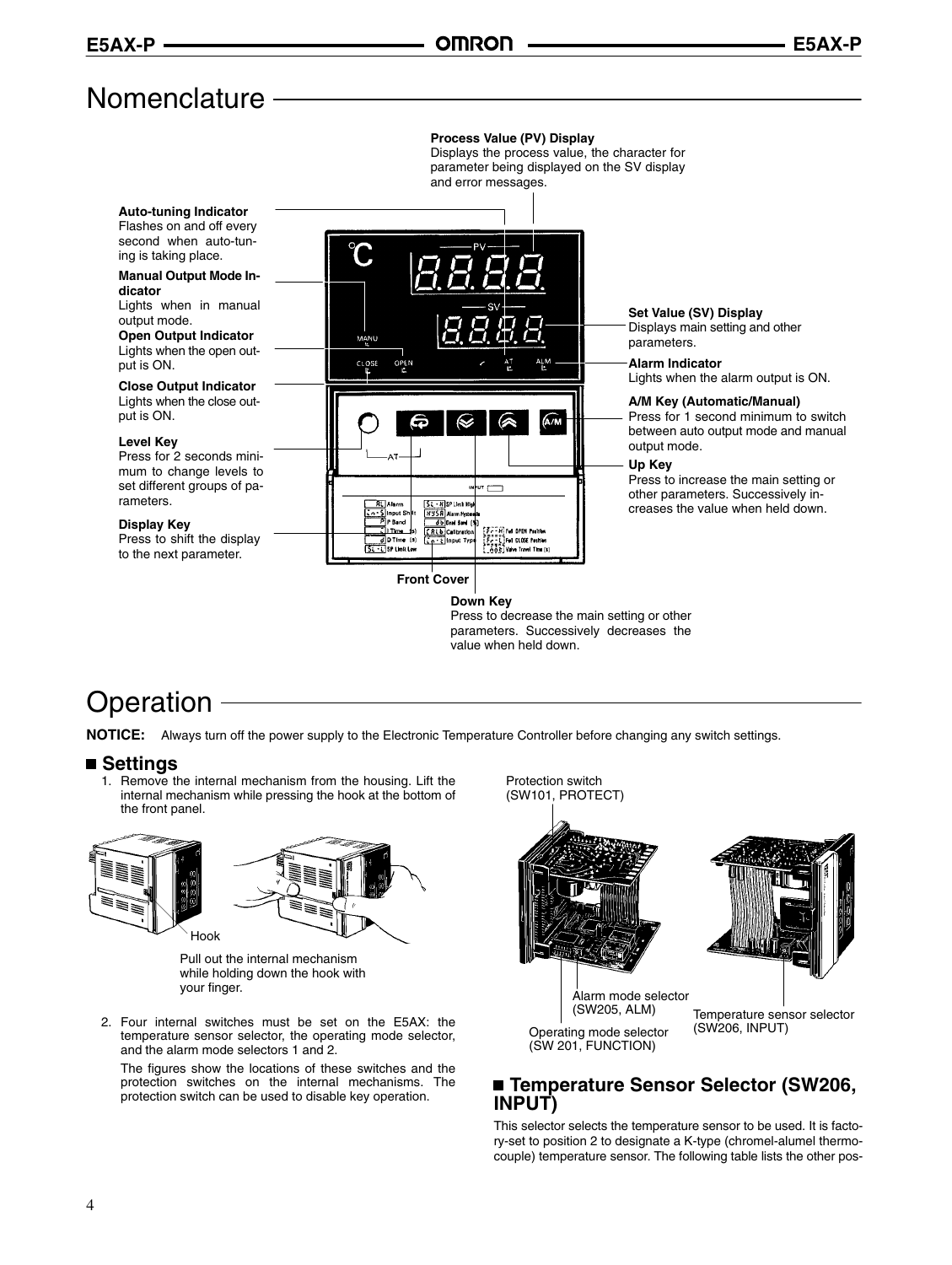sible settings for temperature sensors. Refer to temperature range charts under *Ordering Information* for further information.

The scale displayed (%C or %F) is selected by the operating mode selector (SW201).



| <b>Switch</b><br>setting | Temperature<br>sensor code | Temperature range |                  |
|--------------------------|----------------------------|-------------------|------------------|
|                          |                            | %C                | $\%$ F           |
| l 0                      | R                          | 0 to 1,700        | 0 to 3,000       |
| l 1                      | S                          | 0 to 1,700        | 0 to 3,000       |
| l 2                      | κ                          | $-200$ to 1,300   | $-300$ to 2,300  |
| l 3                      | J                          | $-100$ to 850     | $-100$ to 1,500  |
| $\overline{4}$           | Τ                          | $-200$ to 400     | $-300$ to $700$  |
| 5                        | F                          | 0 to 600          | 0 to 1,100       |
| l 6                      | JPt100                     | –99.9 to 450.0    | $-99.9$ to 800.0 |
| 7                        | Pt100                      | -99.9 to 450.0    | $-99.9$ to 800.0 |
| $\overline{\mathbf{8}}$  | L                          | $-100$ to 850     | $-100$ to 1,500  |
| 9                        | U                          | $-200$ to 400     | $-300$ to $700$  |

## **Alarm Mode Selector (SW205: ALM)**

## **Operating Mode Selector (SW201, FUNCTION)**

This DIP switch selects the operation modes listed in the following table.

| <b>Function</b>       | Pin<br>number | Pin<br>setting | <b>Control setting</b> |
|-----------------------|---------------|----------------|------------------------|
| Not used.*            | 1             |                | Leave turned OFF.      |
| <b>Control output</b> | 2             | ON             | Normal (cooling)       |
|                       |               | <b>OFF</b>     | Reverse (heating)      |
| Input shift           | 3             | ON             | Enabled                |
|                       |               | OFF            | Disabled               |
| SP (set point)**      | 4             | ON             | Enabled                |
| protection cancel     |               | OFF            | <b>Disabled</b>        |
| Display unit          | 5             | ON             | %F                     |
|                       |               | OFF            | %C                     |
| PID display           | 6             | ON             | Enabled                |
|                       |               | OFF            | <b>Disabled</b>        |

\*Always operate with pin 1 OFF. Operating with pin 1 ON could result in malfunction.

\*\*SP protection cancel is effective only when SW101 (key protection) is on. If the SP protection cancel is ON, key protection (SW101 ON) will not apply to the set point, i.e., you will be able to change the set point regardless of the setting of SW101.

Alarm mode selector is provided on all E5AX Temperature Controllers. Alarm modes, listed in the following table, can be selected using this switch. The switch is factory-set to position 2, i.e., the upper-limit alarm mode.

| <b>Switch</b>  | <b>Mode (SW205)</b>                                        |                | Alarm output          |                    | <b>Setting range</b>                                                                               |
|----------------|------------------------------------------------------------|----------------|-----------------------|--------------------|----------------------------------------------------------------------------------------------------|
| setting        | <b>Alarm operation</b>                                     | <b>Display</b> | When X is positive    | When X is negative |                                                                                                    |
| 0              | No alarm                                                   | No display     | <b>OFF</b>            |                    | $-$ - $-$                                                                                          |
| 1              | Upper- and lower-limit<br>alarm                            |                | ►×↔×→                 |                    | Thermocouple:<br>$0\%$<br>to<br>9.999%C/%F<br>Platinum resistance thermometer:<br>0% to 999.9%C/%F |
| $\overline{2}$ | Upper-limit alarm                                          |                | r×+                   | r•X→               | Thermocouple: -999% to<br>9,999%C/%F                                                               |
| 3              | Lower-limit alarm                                          |                | r×⊶                   | r×⊣                | Platinum resistance thermome-<br>ter: -99.9% to 999.9%C/%F                                         |
| 4              | Upper- and lower-limit<br>range alarm                      | $-()$          | $+ \times + \times +$ |                    | Thermocouple:<br>$0\%$<br>to<br>9,999%C/%F                                                         |
| 5              | Upper- and lower-limit<br>alarm with standby se-<br>quence | $3$ — $e$      | •x⊷x⊣                 |                    | Platinum resistance thermometer:<br>0% to 999.9%C/%F                                               |
| 6              | Upper-limit alarm with<br>standby sequence                 | e              | ⊷x⊷                   | -x⊷                | Thermocouple: -999% to<br>9,999%C/%F                                                               |
| $\overline{7}$ | Lower-limit alarm with<br>standby sequence                 | 3              | • x •                 | • x →              | Platinum resistance thermome-<br>ter: -99.9% to 999.9%C/%F                                         |
| 8              | Absolute-value alarm                                       |                | rY∗<br>$0\%C$         | ⇔Y→<br>$0\%C$      |                                                                                                    |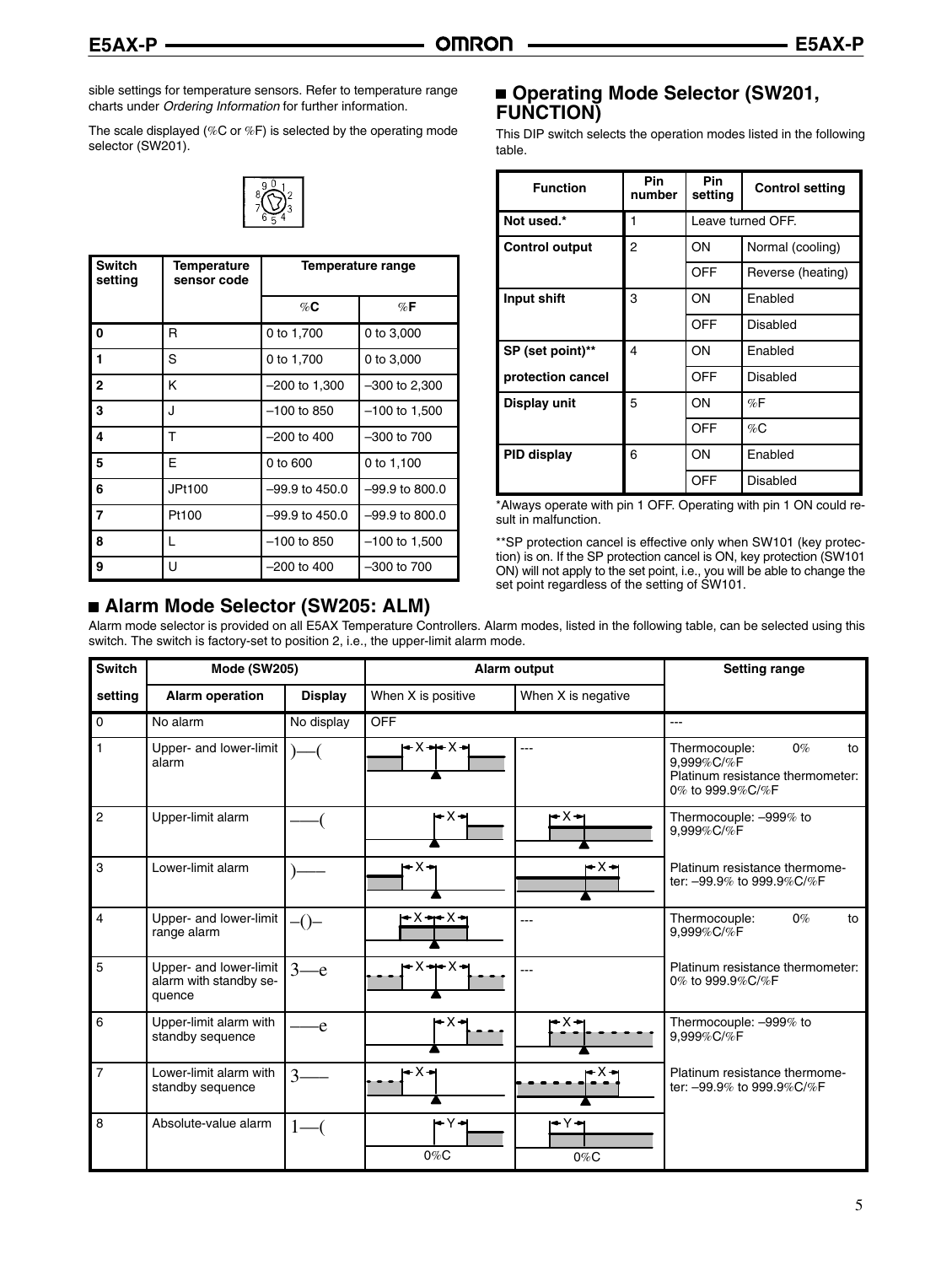## **Key Protection Switch (SW101, PROTECT)**

When the key protection switch is set to the ON position, the Level Key, Up and Down Keys, and Auto-tuning Key cannot be operated. In effect, the Temperature Controller is write-protected and the set values (such as the alarm value) can be read out only. The set point, however, will not be protected if the SP protection disable is turned ON (pin 4 of SW201).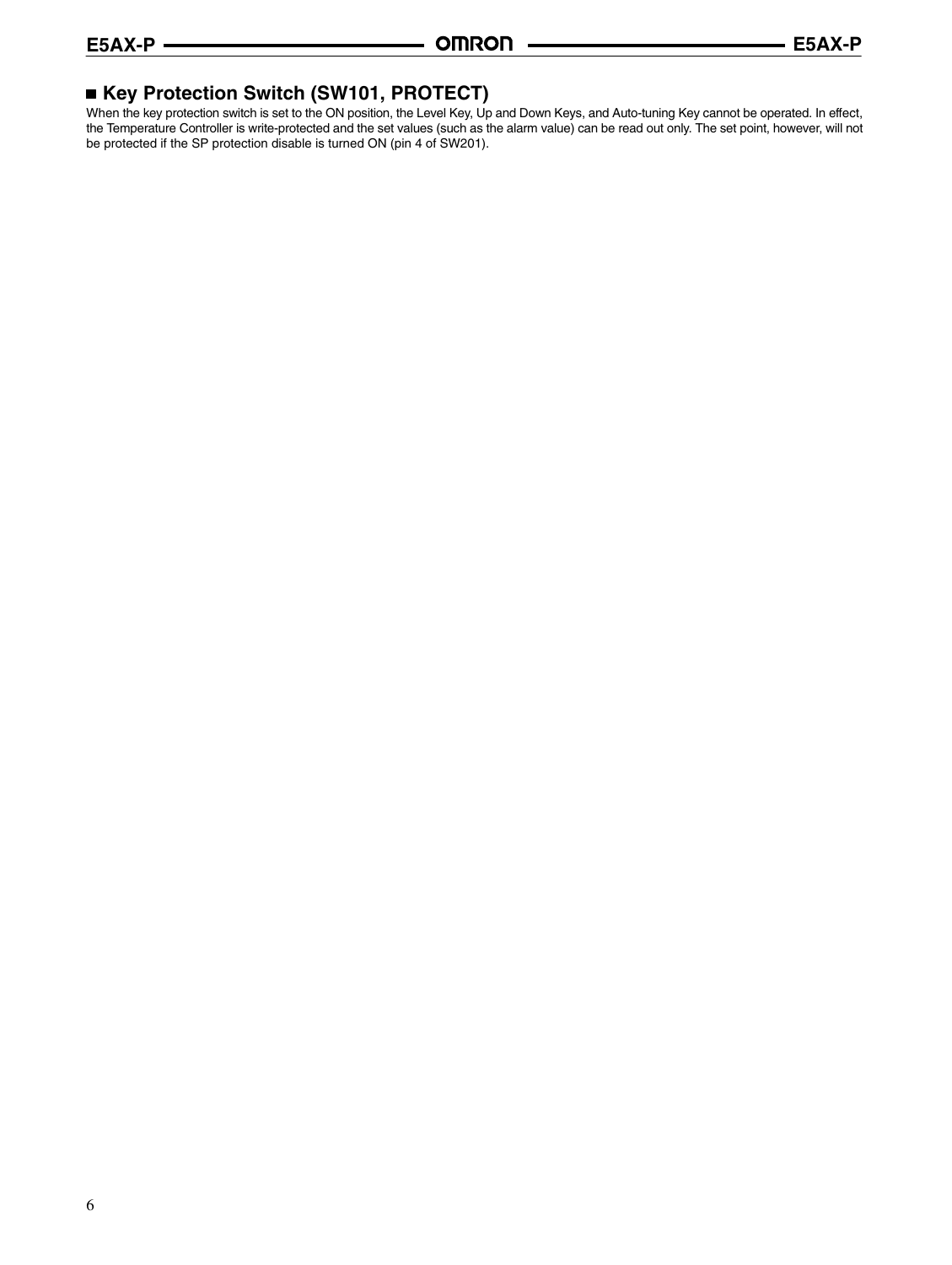## ■ Motor Calibration: calb

The following setting are used to set the opening/closing time for controlling valves. Always set the following parameters when installing the controller. If a display is required for valve position, set the open and close positions at the same time.



#### **Settings when Not Using a Potentiometer (No Valve Position Display)**

1. Turn on power and press the Level Key for at least two seconds. sl-l will be displayed. Then press the Display Key until calb is displayed.

This is the initial mode when power is turned on for the first time.

- 2. Simultaneously press the Up and Down Keys for at least one second. fr–h will be displayed and the OPEN output will turn ON.
- 3. Press the Display Key. fr–l will be displayed, the OPEN output will turn OFF, and the CLOSE output will turn ON.
- 4. Press the Display Key. mot will be displayed and the CLOSE output will turn OFF. While mot is displayed, use the Up and

Down Keys to set the fully open/close time to a value between 1 and 999 s in the units of 1 s.

5. Press the Display Key. sl–l will be displayed and motor calibration will be complete. Press the Level Key for at least two seconds, confirm that in–t is displayed, and then press the Level Key again for at least two seconds to display the process value and return to the initial display mode.

#### **Settings with a Potentiometer (with Valve Position Display)**

1. Turn on power and press the Level Key for at least two seconds. sl–l will be displayed. Then press the Display Key until calb is displayed.

This is the initial mode when power is turned on for the first time.

- 2. Simultaneously press the Up and Down Keys for at least one second. fr–h will be displayed, the OPEN output will turn ON, and the valve will start to open. Press the Display Key as soon as the valve stops by the limit switch built into the motor. The count value for the fully open position will be set.
- 3. Press the Display Key. fr–l will be displayed, the OPEN output will turn OFF, the CLOSE output will turn ON, and the valve will start to close. Press the Display Key as soon as the valve stops by the limit switch built into the motor. The count value for the fully close position will be set.
- 4. Press the Display Key. mot will be displayed and the CLOSE output will turn OFF. The automatically set fully open/close time will be displayed. Use the Up and Down Keys to adjust the setting if required (value must be between 1 and 999 s in the units of 1 s).
- 5. Press the Display Key. sl–l will be displayed and motor calibration will be complete. Press the Level Key for at least two seconds, confirm that in–t is displayed, and then press the Level Key again for at least two seconds to display the process value and return to the initial display mode.

#### **WARNING**

Never calibrate the motor during control operation. Make sure that control operations have been stopped before calibrating.

- **Note:** 1. The output mode cannot be changed in motor calibration mode.
	- 2. If the fully open position is less than the fully closed position, the value position will not be displayed and the display will show "a--" for automatic and "m--" for manual operation. If a potentiometer is not being used for feedback, press the Display Key at steps 2 and 3 without regarding the position of the valve and then set the fully open/close time. Here too, the display for value position will show "a--- " for automatic and "m--- " for manual operation.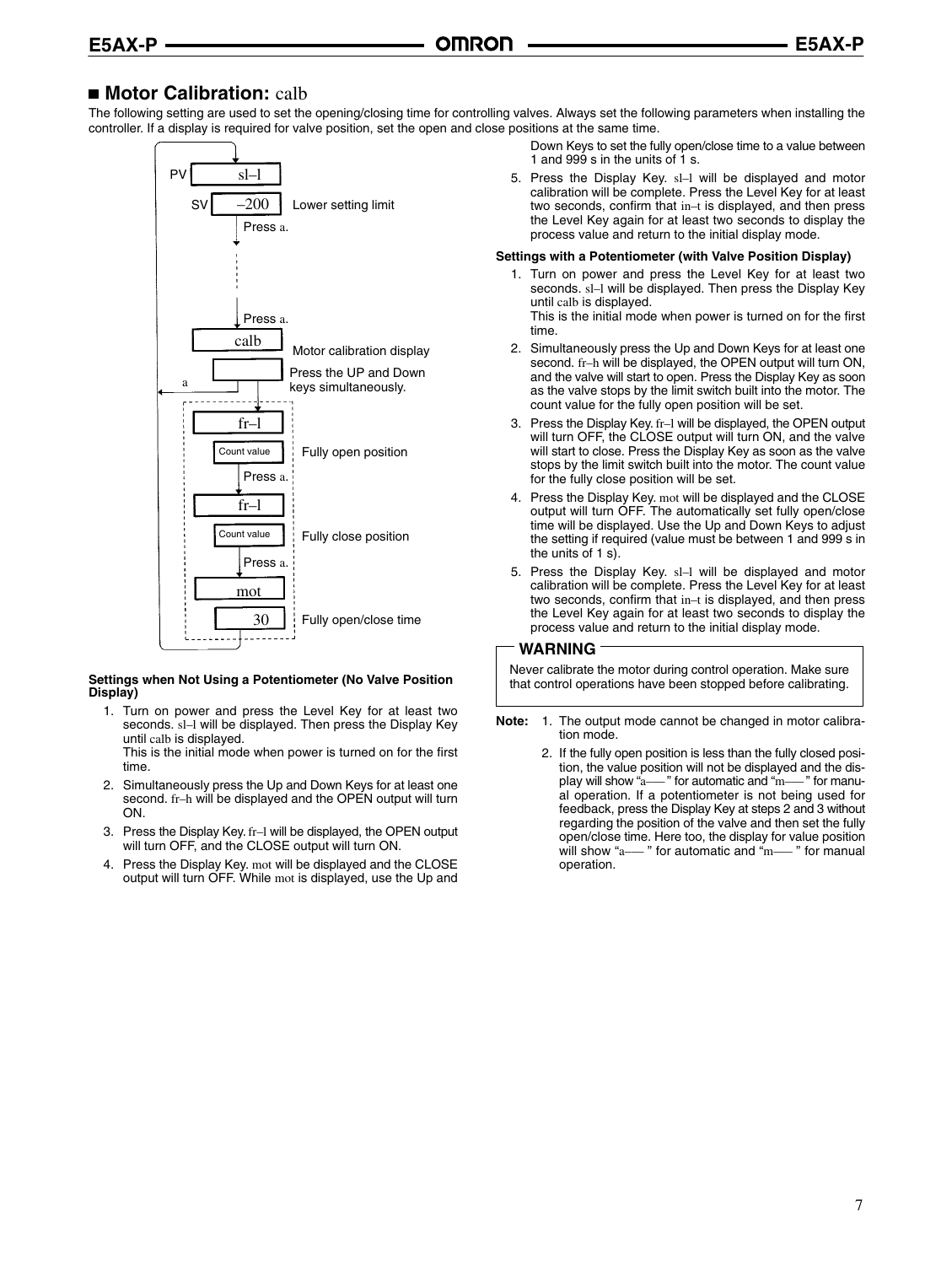### **Inputting Parameters**

The Temperature Controller has three display levels, 0, 1, and 2, in which only specific parameters can be set. Level 0 is the initial and is automatically entered at power application. To change the mode to set or change a different group of parameters, hold down the Level Key for 2 seconds minimum. The display level mode changes as shown below. Actual displays vary with models and switch settings. If a display does not appear as expected, check your switch settings.





The MANU indicator will light and remain lit until the automatic output mode is returned to.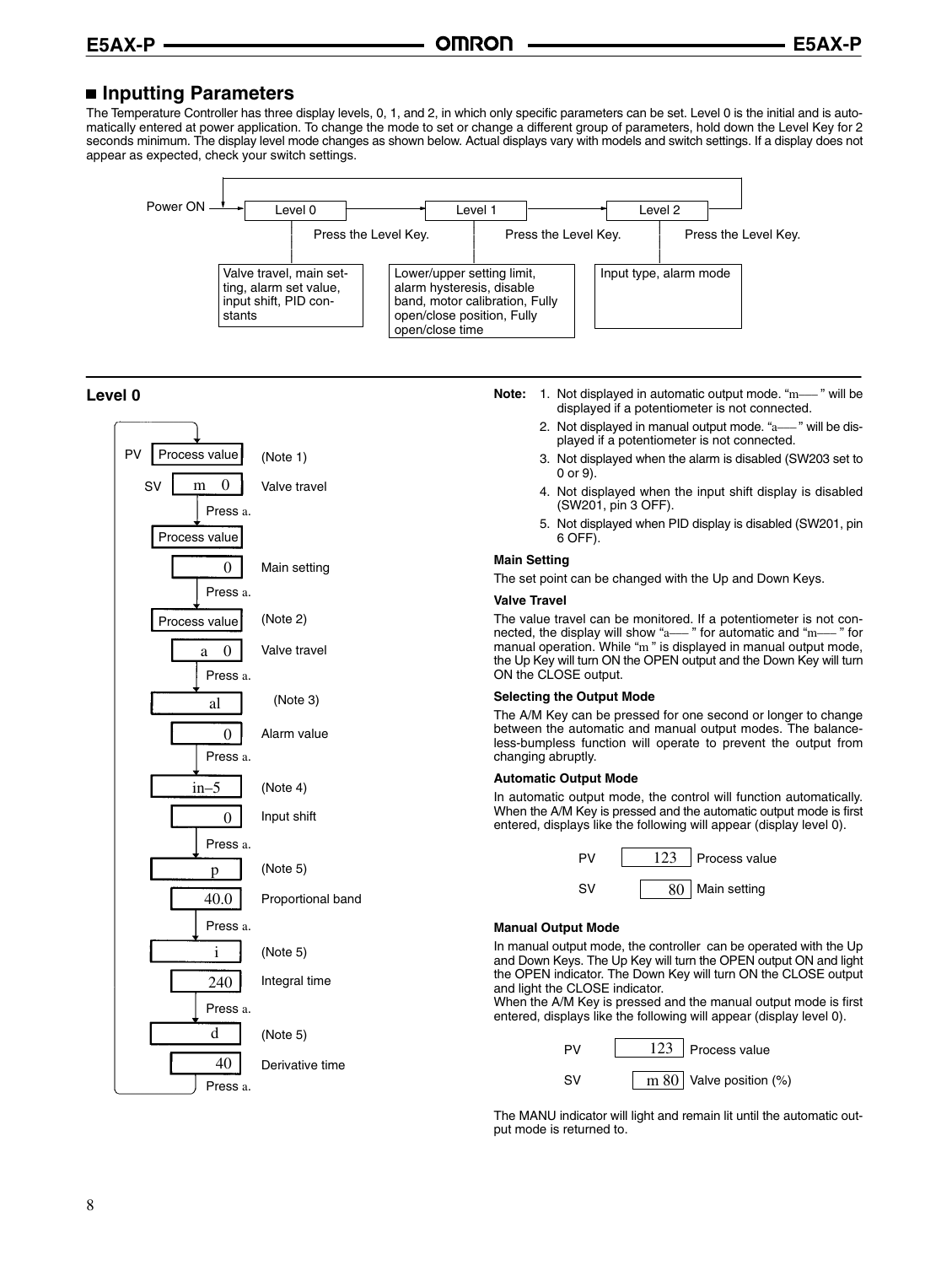#### **Alarm:** al

When al is displayed on the PV display, the alarm value for alarm output can be set on the SV display. When the temperature exceeds or falls below the set alarm value, the corresponding alarm output is produced and the ALM indicator on the front panel lights. Usually, the alarm value is set as a deviation from the main setting, but it can also be set as an absolute value when the event alarm mode is selected. Set the alarm value by using the Up and Down Keys while al is displayed. The message is not displayed if the alarm mode selector is set to position 0. Factory-set to upper-limit, alarm value 0%C/%F

#### **Input Shift:** in–5

When pin 3 of the operating mode selector switch (SW201) is set to the ON position, the input shift function can be used. This function is used to shift the temperature display from the measured value by a desired value, as shown by the examples in the following table:

| Input shift value               | Temperature mea-<br>sured by sensor | <b>Displayed</b><br>temperature |
|---------------------------------|-------------------------------------|---------------------------------|
| 0 (without shift)               | $100\%$ C                           | 100%C                           |
| 10 (shifted by<br>$10\%C$ )     | $100\%$ C                           | 110%C                           |
| $-10$ (shifted by<br>$-10\%$ C) | 100%C                               | $90\%$ C                        |

This function can be used mainly for fine tuning compensation, while leaving the set temperature unaffected. Select this function by pressing the Display Key three times in display level 0.

#### **Proportional Band:** p

When the character p is displayed on the PV display, the proportional band (P constant) can be changed using the Up and Down Keys. The new value will be displayed on the SV display. It can be set in a range from 0.1% to 999.9%C/%F in units of 0.1%C/%F. The factory setting is 40.0%C/%F.

**NOTICE:** The output value will change according to the difference between the set value and the present value when the proportional band is changed during control operation. If this difference is too great, a drastic change will result. Always switch to the manual output mode before changing the proportional band.

#### **Integral Time (Reset Time):** i

When the character i is displayed on the PV display, the integral time (I constant) can be changed using the Up and Down Keys. It can be set in a range from 0 to 3,999 seconds in units of 1 second. The factory setting is 240 seconds.

#### **Derivative Time (Rate Time):** d

The derivative time (D constant) can be changed when the character d is displayed on the PV display using the Up and Down Keys. It can be set in a range from 0 to 3,999 seconds in units of 1 second. The factory setting is 40 seconds.

#### **Level 1**



- **Note:** 1. Not displayed when the alarm is disabled (SW205 set to 0 or 9).
	- 2. Motor calibration will be displayed when power is turned on for the first time.
	- 3. Displayed only when the motor calibration mode is entered.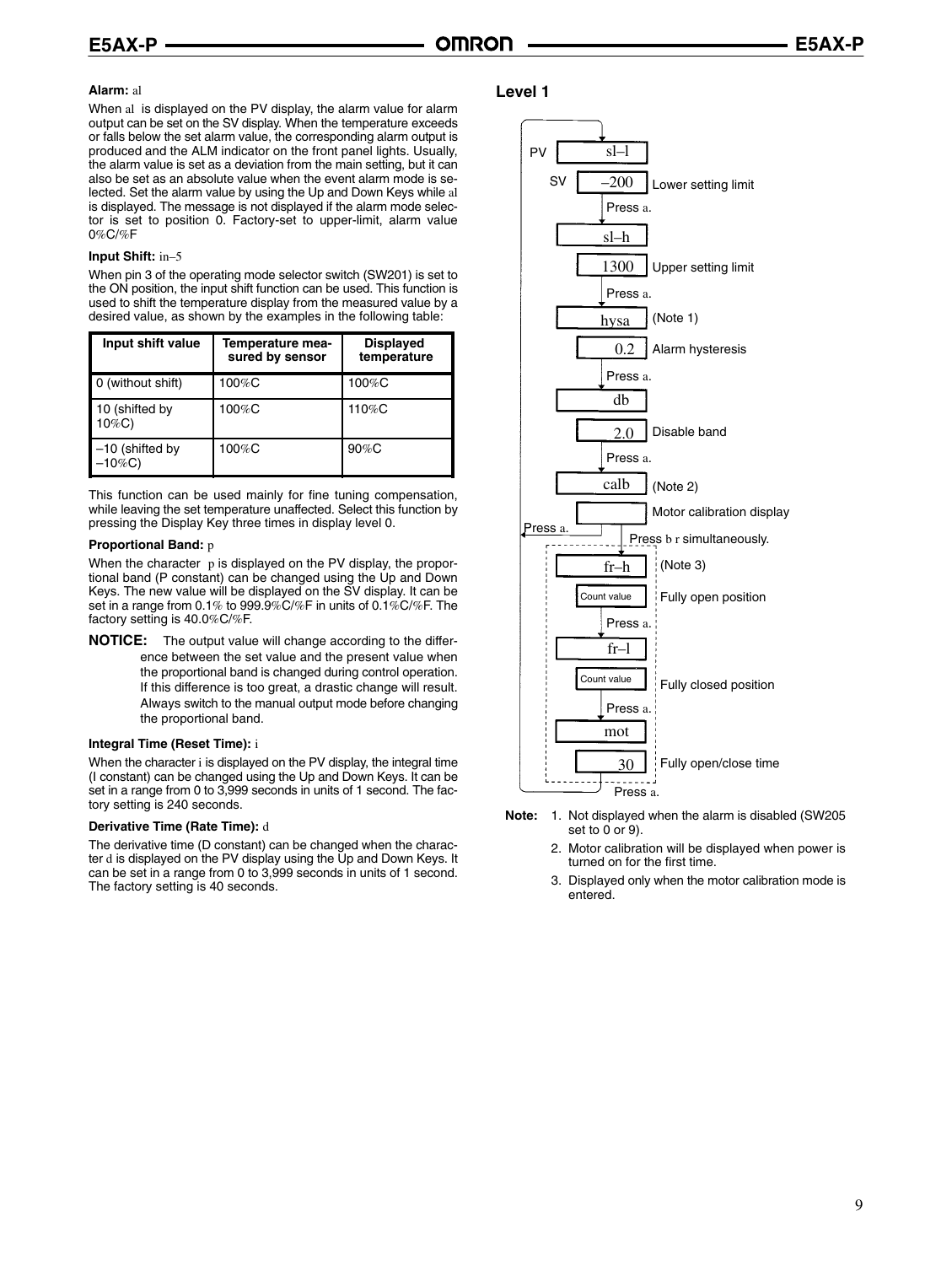#### **Lower/Upper Limits of Setting Range:** sl–l, sl–h



Basically, the temperature range that can be measured is determined by the temperature sensor to be used. For example, when a K-type (chromel-alumel thermocouple) temperature sensor is selected, the measurable range is from –200%C to 1,300%C. However, this temperature range can be narrowed, for example, to 0%C to 400%C. To do this, set the lower-limit value of the temperature setting range, in this case to 0%C, on the SV display by using the Up and Down Keys while 5l–l is displayed on the PV display. Similarly, set the upper-limit value, 400%C, while 5l–h is displayed. If the process temperature falls below the set lower-limit value or exceeds the set upper-limit value, it is displayed on the PV display within the temperature range of the temperature sensor.

#### **Hysteresis Alarm:** hysa

The hysteresis alarm value for the alarm can be set in a range from 0.0% to 999.9%C while hysa is displayed on the PV display using the Up and Down Keys. The factory setting is 0.2%C/%F.

#### **Disable band:** db

The disable band can be set in a range from 0.1% to 10.0% while db is displayed on the PV display using Up and Down Keys. The factory setting is 2.0%.

#### **Motor Calibration:** calb

Designate whether or not to perform motor calibration. To enter the mode, simultaneously press the Up and Down Keys for at least one second. Press the Display Key to return to sl–l.

#### **WARNING**

Never calibrate the motor during control operation. Make sure that control operations have been stopped before calibrating.

| fr–h |  |  | Fully open position |
|------|--|--|---------------------|
|------|--|--|---------------------|

fr-1 Fully closed position

mot Opening/closing time

The motor is calibrated. Refer to page 9.

#### **Level 2**

In level 2, selected input sensor, and modes for alarm output can be monitored. Note that level 2 is a monitoring level only and thus no parameters can be changed. When the Level Key is pressed for 2 seconds minimum after power application, 51-1 is displayed on the PV display. Hold down the Level Key again for 2 seconds minimum to display o on the PV display. Then, selected input sensor, and alarm modes can be monitored each time the Display Key is pressed.



#### **Input Type:** in–t

When in–t is displayed on the PV display, the present setting of the input type selector (SW206), is displayed on the SV display. The following table shows the messages that may be displayed:

| <b>Display</b> | Sensor  |
|----------------|---------|
| r pr           | R       |
| 5 pr           | S       |
| k ca           | Κ       |
| ic<br>j        | J       |
| t cc           | T       |
| e cr           | Е       |
| jpt            | JPt100* |
| pt             | Pt100** |
| $1$ ic         | L       |
| u cc           | U       |

\*Meets JIS 1981.

\*\*Meets JIS 1989, DIN.

#### **AL (Alarm Mode):** al

When al is displayed on the PV display in level 2, alarm output mode or the present setting of the corresponding alarm mode selector (SW205) is displayed on the SV display. The following table shows the messages that may be displayed.

| Display    | Alarm mode                                             |  |  |
|------------|--------------------------------------------------------|--|--|
| No display | No alarm                                               |  |  |
|            | Upper- and lower-limit alarm                           |  |  |
|            | Upper-limit alarm                                      |  |  |
|            | Lower-limit alarm                                      |  |  |
|            | Upper- and lower-limit range<br>alarm                  |  |  |
| — e        | Upper- and lower-limit alarms<br>with standby sequence |  |  |
|            | Upper-limit alarm with standby<br>sequence             |  |  |
|            | Lower-limit alarm with standby<br>sequence             |  |  |
|            | Absolute-value alarm                                   |  |  |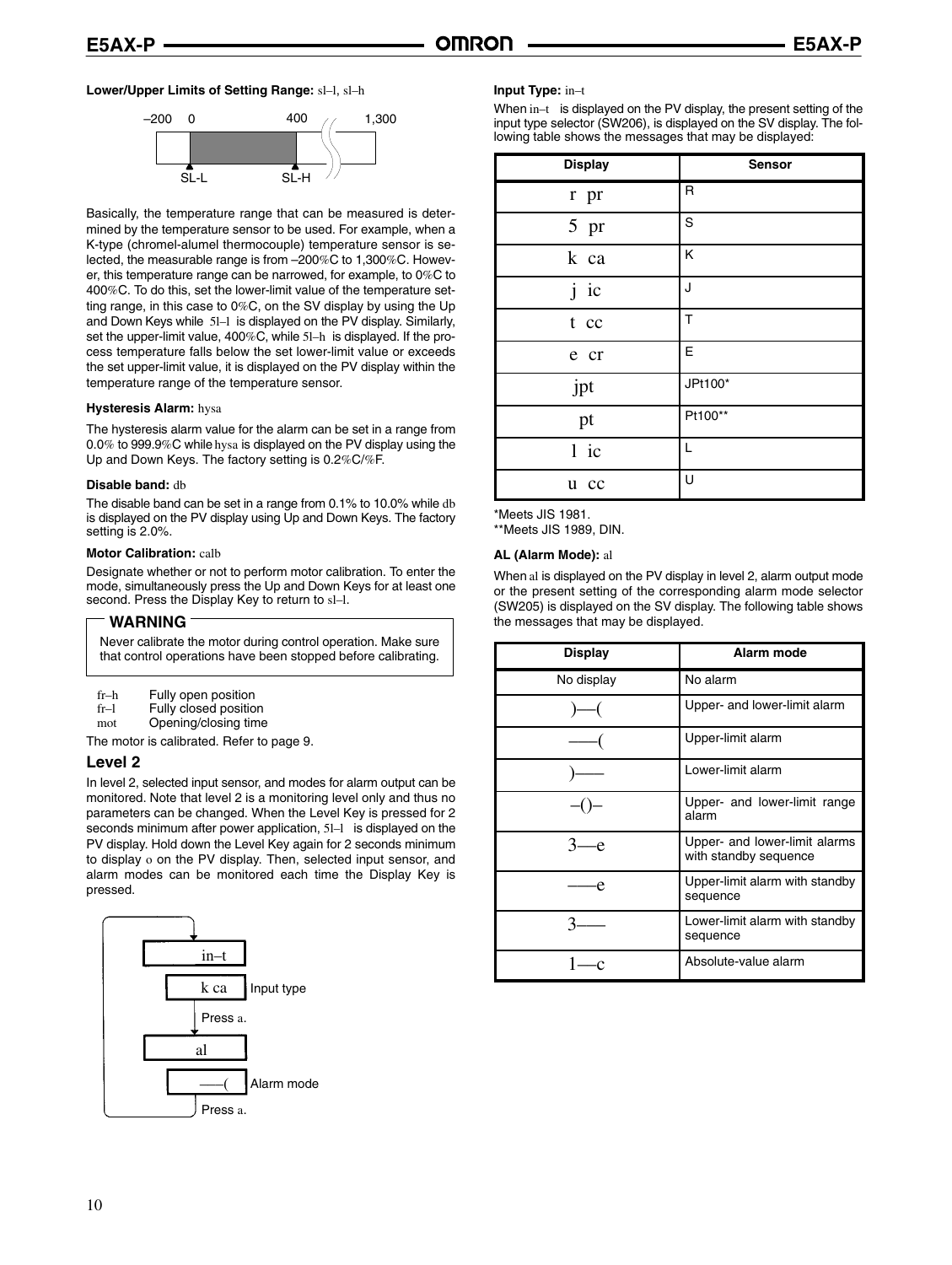## **Starting Control Operation**

The E5AX will start control operations as soon as power is turned on until power is turned off. If you don't want control operations to be performed while setting parameters, turn off the power and then turn it back on after setting the desired parameters.

### **Auto-tuning**

When the Level Key and Mode Key are pressed at the same time for 1 second minimum, the Temperature Controller automatically starts tuning the PID constants. While auto-tuning is in operation, the auto-tuning indicator on the front panel will flash. The Temperature Controller executes control based on the set PID constants (factory set to  $P = 40\%C$ ,  $I = 240$  seconds, and  $D = 40$  seconds) until the temperature of the controlled system reaches the set temperature. After that, the Temperature Controller automatically adjusts the PID constants using the limit cycle method. When the auto-tuning indicator turns off, the auto-tuning is terminated and PID constants are renewed.



Limit Cycle Method: the optimum PID constants are calculated by this method by varing the control output variable and generating external oscillation.

Auto-tuning can be carried out regardless of whether the Temperature Controller is performing reverse (heating) or normal (cooling) operation. To stop auto-tuning, hold down the Level Key and Mode Key again simultaneously for 1 second minimum. All settings will return to those prior to the beginning of auto-tuning. Automatic tuning can be executed at any time: at power application, while the temperature is rising, or after the control action has stabilized.

## **Error Messages**

The Temperature Controller is provided with self-diagnostic functions, and will display an error message on the PV display when an error is detected.

| Message                              | Cause                                                                                                                                                                                     | <b>Control output</b>   |                         | Alarm output                                                                                                         |
|--------------------------------------|-------------------------------------------------------------------------------------------------------------------------------------------------------------------------------------------|-------------------------|-------------------------|----------------------------------------------------------------------------------------------------------------------|
|                                      |                                                                                                                                                                                           | Normal                  | Reverse                 |                                                                                                                      |
| ffff                                 | Input temperature has exceeded the upper<br>limit of the temperature range by more than<br>$20\%$ C.                                                                                      | Open: OFF<br>Close: ON  | Open: ON<br>Close: OFF  | Sends alarm signal in ac-<br>cordance with the set<br>alarm mode.                                                    |
|                                      | Input temperature has fallen below the lower<br>limit of the temperature range by more than<br>20%C.*                                                                                     | Open: ON<br>Close: OFF  | Open: OFF<br>Close: ON  | Sends alarm signal in ac-<br>cordance with the set<br>alarm mode.                                                    |
| 5.err (flashes)                      | The thermocouple has burned out or<br>short-circuit bar has been removed. The plati-<br>num resistance thermometer has burned out<br>or A and B terminals have been short-cir-<br>cuited. | Open: OFF<br>Close: ON  | Open: ON<br>Close: OFF  | Sends alarm signal in ac-<br>cordance with the set<br>alarm mode. Proportional<br>alarm output is OFF, how-<br>ever. |
| $e111$ (flashes)<br>$e333$ (flashes) | Memory failure (e111) or A/D converter failure<br>(e333) has occurred. Temperature Controller<br>must be repaired if recovery is not made by<br>turning power off once and on again.      | Open: OFF<br>Close: OFF | Open: OFF<br>Close: OFF | <b>OFF</b>                                                                                                           |

\*When the temperature resistance thermometer is used, this message is displayed when the temperature has fallen below -99.9%C.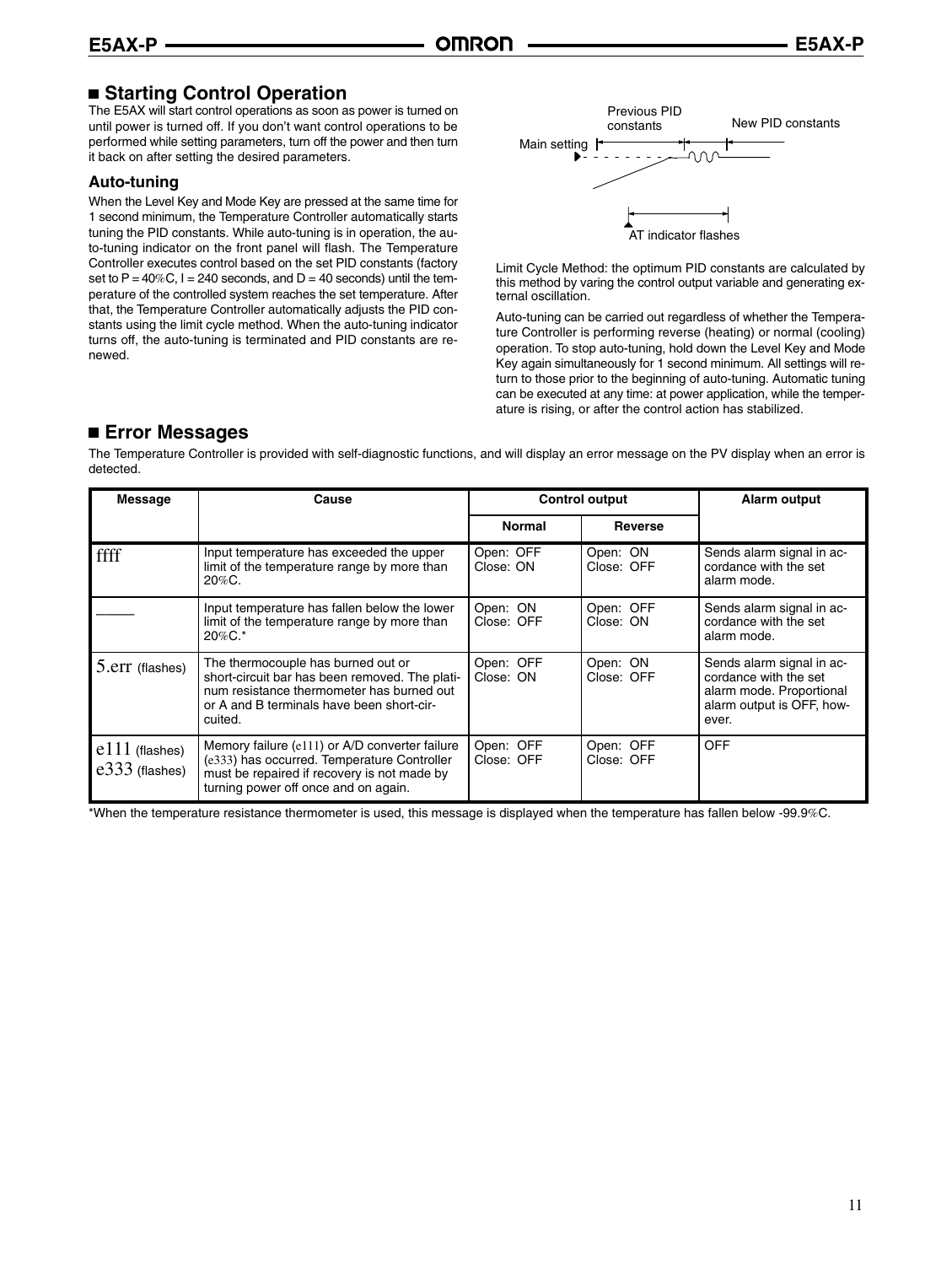## **Dimensions**

**Note:** All units are in millimeters unless otherwise indicated.

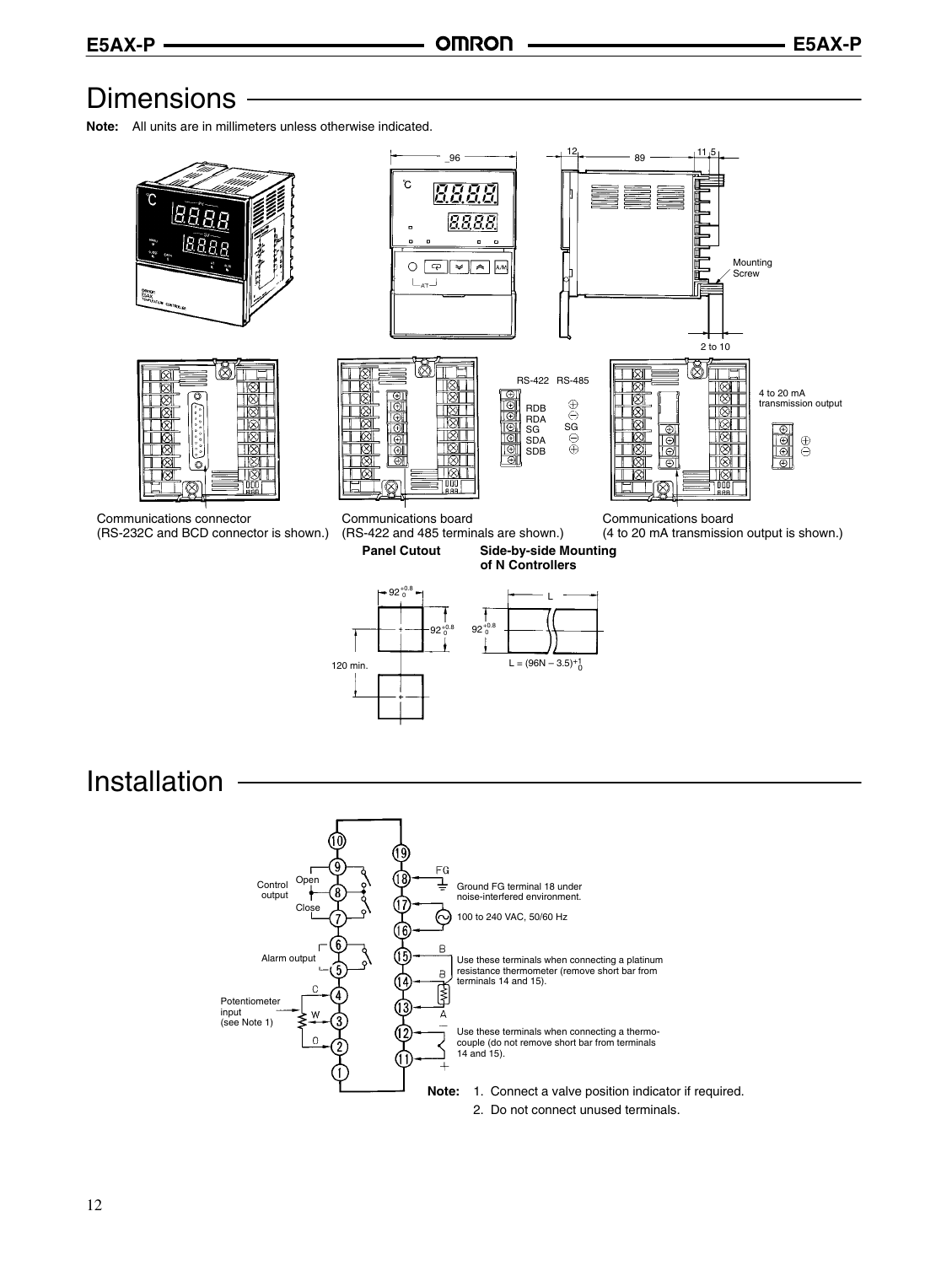## **Precautions**

### **Mounting**

The dimensions of the Temperature Controller conform to DIN 43700. Recommended panel thickness is 1 to 8 mm.

Do not install the Temperature Controller in a location exposed to excessive dust or corrosive gases. Moreover, avoid locations subject to heavy vibration or shock, water or oil spray, or high temperatures. Any of these condition will affect product life.

Isolate the Temperature Controller from equipment that generates strong, high-frequency noises such as high-frequency welders, because such equipment may prevent proper operation.

Attach the two mounting brackets supplied with E5AX on the top and bottom of the Temperature Controller. Tighten the screws of the mounting brackets with your fingers.



### **Connection Examples**

#### **With Solderless Terminal**

Use M3.5 solderless terminals with the Temperature Controller's M3.5 self-rising pressure plate screws.

#### **Solder-dipped Leads**

Strip 6 to 12 mm of the lead wires and carefully arrange the wire tips. Do not tighten the terminal screw with excessive force, because doing so may damage them. The terminal block of the Temperature Controller is constructed so that the lead wires can be connected to all the terminals from the same direction.



#### **Input Connection**

To reduce inductive noise influence, the lead wires connecting the input to the Temperature Controller must be separated from the power lines and load lines.

Use the specified compensating conductors for thermocouples. When using a thermocouple as the temperature sensor, attach the short-circuit bar shown in the terminal block diagram on the housing. Use lead wires having a small resistance for temperature resistance thermometers.

Be sure to remove the short-circuit bar from the terminals when a temperature resistance thermometer is used.

#### **Sequenced Circuits**

Several seconds are required until the relay in turned ON after power has been supplied to the Temperature Controller. Therefore, take this time delay into consideration when designing sequenced circuits which incorporate a Temperature Controller.

### **Stickers Inside Frontcover**

Stickers indicating the temperature sensor type (R, S, K, J, T, E, L, and U) are supplied with the Temperature Controller. Attach the proper stickers to the front panel as shown below.



Sticker identifying input type